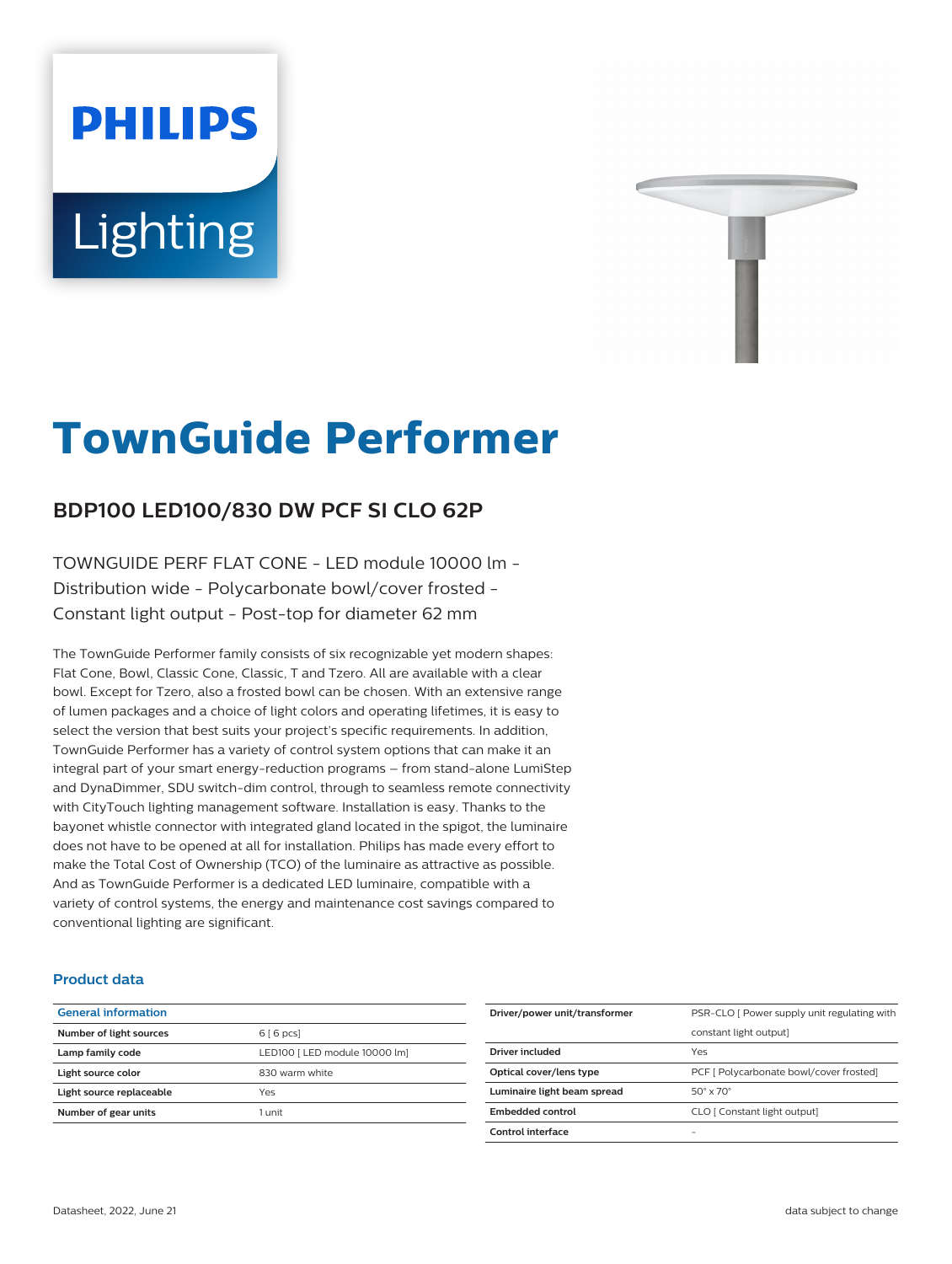## **TownGuide Performer**

| Light regulation                       |                                                |
|----------------------------------------|------------------------------------------------|
| Connection                             | Screw connection block 5-pole                  |
| Cable                                  |                                                |
| <b>Protection class IEC</b>            | Safety class I (I)                             |
| Parts color                            | All parts colored                              |
| Coating                                |                                                |
| Glow-wire test                         | 650/5 [ Temperature 650 °C, duration 5 s]      |
| Flammability mark                      | NO [ -]                                        |
| <b>Safety device</b>                   | PCBC [ PCB cover]                              |
| <b>CE mark</b>                         | CE mark                                        |
| <b>ENEC mark</b>                       | <b>ENEC</b> mark                               |
|                                        | 5 years                                        |
| <b>Warranty period</b>                 | Distribution wide                              |
| Optic type outdoor<br>Photocell        |                                                |
|                                        | $No[-]$                                        |
| Constant light output                  | Yes                                            |
| Number of products on MCB of 16 A type | 10                                             |
| в                                      |                                                |
| <b>EU RoHS compliant</b>               | Yes                                            |
| <b>WEEE mark</b>                       |                                                |
| Light source engine type               | LED                                            |
| Service tag                            | Yes                                            |
| Serviceability class                   | Class A, luminaire is equipped with            |
|                                        | serviceable parts (when applicable): LED       |
|                                        | board, driver, control units, surge protection |
|                                        | device, optics, front cover and mechanical     |
|                                        | parts                                          |
|                                        |                                                |
| <b>Product family code</b>             | BDP100 [ TOWNGUIDE PERF FLAT CONE]             |
|                                        |                                                |
| <b>Light technical</b>                 |                                                |
| Upward light output ratio              | 3                                              |
| Standard tilt angle posttop            | $O^{\circ}$                                    |
| Standard tilt angle side entry         |                                                |
|                                        |                                                |
| <b>Operating and electrical</b>        |                                                |
| <b>Input Voltage</b>                   | 220-240 V                                      |
| <b>Input Frequency</b>                 | 50 to 60 Hz                                    |
| Initial CLO power consumption          | 65W                                            |
| Average CLO power consumption          | 70 W                                           |
| End CLO power consumption              | 74 W                                           |
| Inrush current                         | 47 A                                           |
| Inrush time                            | 0.250 ms                                       |
| Power Factor (Min)                     | 0.99                                           |
| Power Factor (Nom)                     | 0.94                                           |
|                                        |                                                |
| <b>Controls and dimming</b>            |                                                |
| Dimmable                               | No                                             |
|                                        |                                                |
| <b>Mechanical and housing</b>          |                                                |
| <b>Housing Material</b>                | Aluminum                                       |
| <b>Reflector material</b>              |                                                |
| Optic material                         | Acrylate                                       |

| <b>Fixation material</b>                        | Steel                                         |  |
|-------------------------------------------------|-----------------------------------------------|--|
| <b>Mounting device</b>                          | 62P [ Post-top for diameter 62 mm]            |  |
| Optical cover/lens shape                        | Conical flat                                  |  |
| Optical cover/lens finish                       | Frosted                                       |  |
| Torque                                          | 15                                            |  |
| <b>Overall height</b>                           | 209 mm                                        |  |
| <b>Overall diameter</b>                         | 570 mm                                        |  |
| Effective projected area                        | $0.051 \,\mathrm{m}^2$                        |  |
| Color                                           | Silver                                        |  |
| Dimensions (Height x Width x Depth)             | 209 x NaN x NaN mm (8.2 x NaN x NaN in)       |  |
|                                                 |                                               |  |
| <b>Approval and application</b>                 |                                               |  |
| Ingress protection code                         | IP66 [ Dust penetration-protected, jet-proof] |  |
| Mech. impact protection code                    | IK10 [20 J vandal-resistant]                  |  |
| <b>Surge Protection (Common/Differential)</b>   | Luminaire surge protection level until 6 kV   |  |
|                                                 | differential mode and 6 kV common mode        |  |
| <b>Sustainability rating</b>                    |                                               |  |
|                                                 |                                               |  |
| Initial performance (IEC compliant)             |                                               |  |
| Initial luminous flux (system flux)             | 4240 lm                                       |  |
| Luminous flux tolerance                         | $+/-7%$                                       |  |
| Initial LED luminaire efficacy                  | 65 lm/W                                       |  |
| Init. Corr. Color Temperature                   | 3000 K                                        |  |
| Init. Color Rendering Index                     | 80                                            |  |
| Initial chromaticity                            | (0.43, 0.40) SDCM <5                          |  |
| Initial input power                             | 74 W                                          |  |
| Power consumption tolerance                     | $+/-10%$                                      |  |
| Init. Color Rendering Index Tolerance           | $+/-2$                                        |  |
|                                                 |                                               |  |
| Over time performance (IEC compliant)           |                                               |  |
| Control gear failure rate at median useful 10 % |                                               |  |
| life 100000 h                                   |                                               |  |
| Lumen maintenance at median useful life* 82     |                                               |  |
| 100000h                                         |                                               |  |
|                                                 |                                               |  |
| <b>Application conditions</b>                   |                                               |  |
| Ambient temperature range                       | -40 to +35 $^{\circ}$ C                       |  |
| Performance ambient temperature Tq              | 25 °C                                         |  |
| Maximum dim level                               | Not applicable                                |  |
|                                                 |                                               |  |
| <b>Product data</b>                             |                                               |  |
| Full product code                               | 871829191056500                               |  |
| Order product name                              | BDP100 LED100/830 DW PCF SI CLO 62P           |  |
| EAN/UPC - Product                               | 8718291910565                                 |  |
| Order code                                      | 91056500                                      |  |
| Numerator - Quantity Per Pack                   | 1                                             |  |
| Numerator - Packs per outer box                 | 1                                             |  |
| Material Nr. (12NC)                             | 910500991117                                  |  |
| <b>Net Weight (Piece)</b>                       | 6.480 kg                                      |  |
|                                                 |                                               |  |